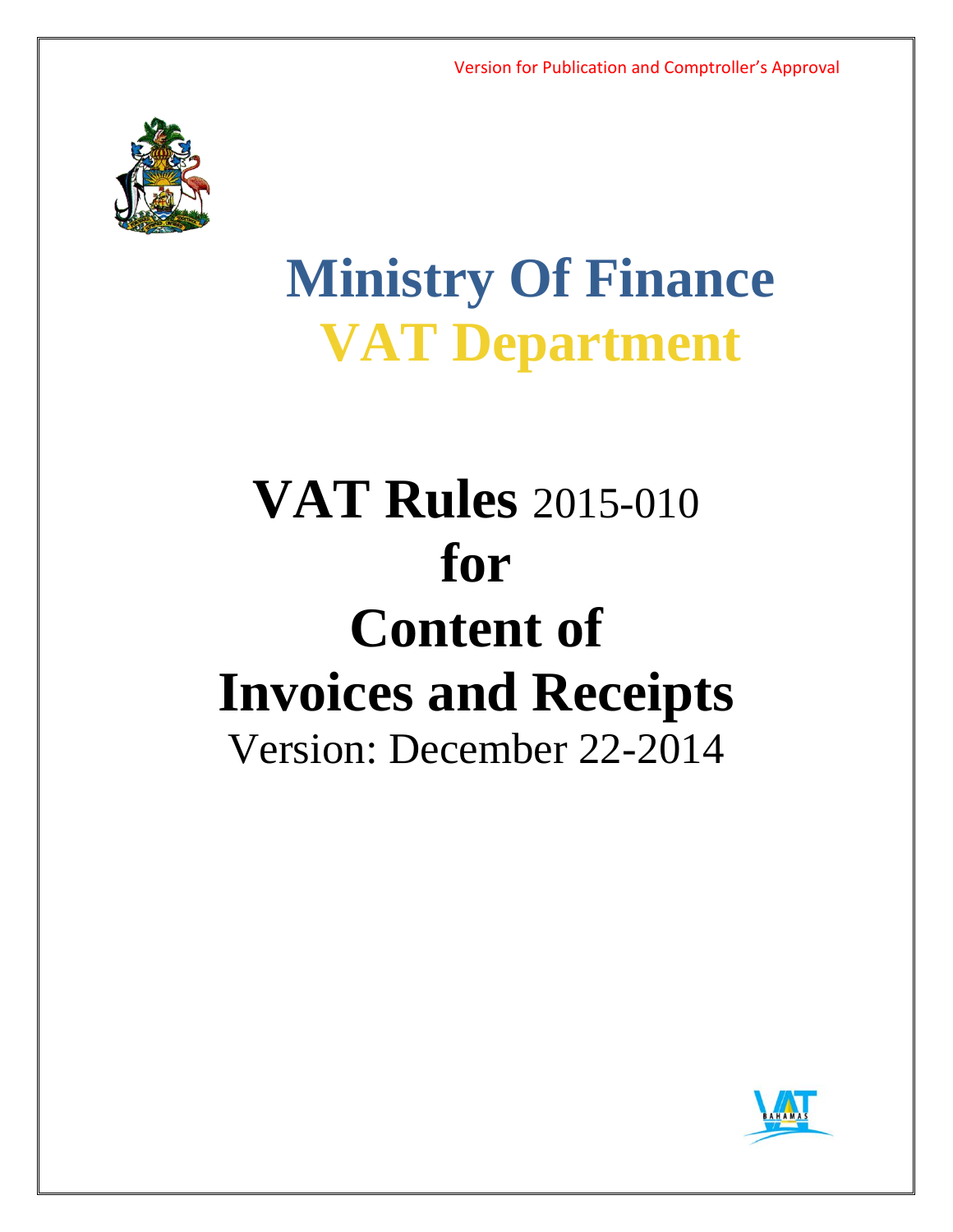#### **A. Authority**

This Rule is made under Section 17 of the Value Added Act, 2014.

#### **B. Legislation**

All legislative references are to the Value Added Tax Act, 2014 unless otherwise stated.

#### **C. This Rule applies in respect of:**

VAT Act - Section 54 and VAT Regulation 33 with respect to the information which is required to be stated on a VAT Invoice and VAT Sales Receipt.

#### **D. Application of the Rule**

This Rule outlines the information required to be stated on a VAT Invoice and a VAT Sales receipt.

#### **E. Comptroller's Rule**

- **1.** It is a requirement of this Rule that a VAT Invoice should contain the following the information:
	- a) the word "**VAT Invoice**" in a prominent place;
	- b) the registrant supplier's tax identification number (TIN) , name and address;
	- c) the invoice identification (serial) number;
	- d) registrant recipient's TIN, name and address;
	- e) date of the invoice;
	- f) the date of supply, if the supply was concluded, or payment made prior to the issuing of the invoice;
	- g) the quantity or volume, description of goods and unit price of the goods;
	- h) in the case of services, the description and the value of the service;
	- i) the rate and amount of any cash discount offered;

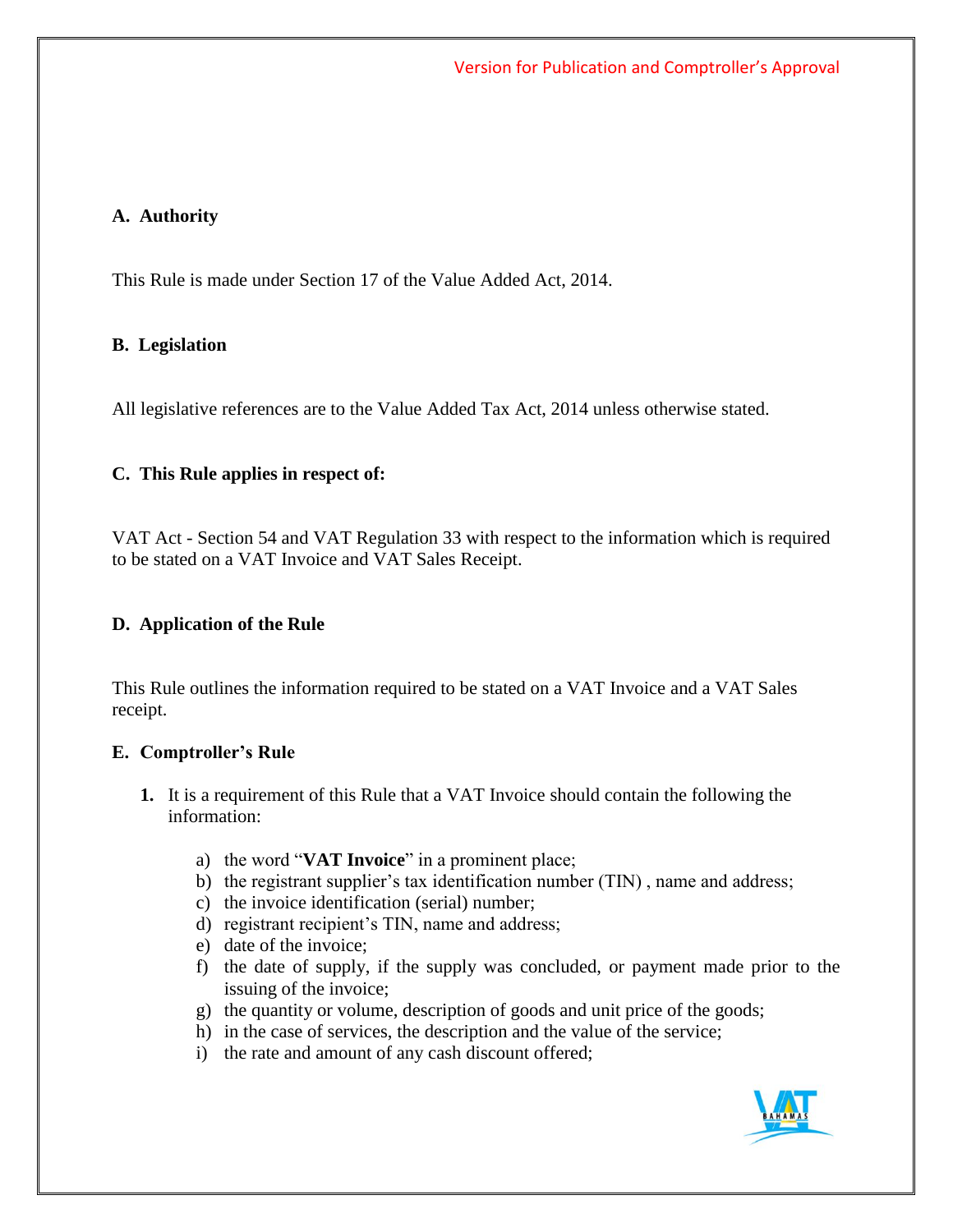- j) total consideration, excluding VAT;
- k) VAT rate
- l) total VAT charged; and
- m) the total price, inclusive of VAT, payable by the recipient.
- **2.** It is a requirement of this Rule that:
	- a) the unit price and value stated on a VAT invoice should be exclusive of VAT;
	- b) where a VAT invoice includes taxable supplies and other supplies, the invoice should indicate which item is taxed at the standard rate, zero-rate and exempt from tax. Symbols or letters may be placed adjacent to items to indicate their VAT treatment.
- **3.** It is a requirement of this Rule that where a registrant supplier makes a taxable supply to a person who is not a registrant, the registrant supplier shall indicate the consideration for the taxable supply separately from the amount of tax charged.
- **4.** The VAT sales receipt should include the following:
	- a) the term "**VAT Sales Receipt**"
	- b) the registrant supplier's TIN, name and address;
	- c) the invoice identification (serial) number;
	- d) date of the receipt;
	- e) the quantity, description of goods and unit price of the goods;
	- f) in the case of services, the description and the value of the service;
	- g) the rate and amount of any cash discount offered;
	- h) VAT rate
	- i) total tax charged; and
	- j) the total price, inclusive of tax, payable by the recipient
- **5.** The price stated on a VAT Sales Receipt may be VAT-inclusive or VAT-exclusive.

## **Self-supply**

- **6.** If the registrant supplier changes the use of a good or makes a self-supply, he should maintain documentary evidence of such supply. This document should state the following:
	- a) date;
	- b) description, quantity/volume of goods
	- c) in case of services, description of services
	- d) value of the goods or services

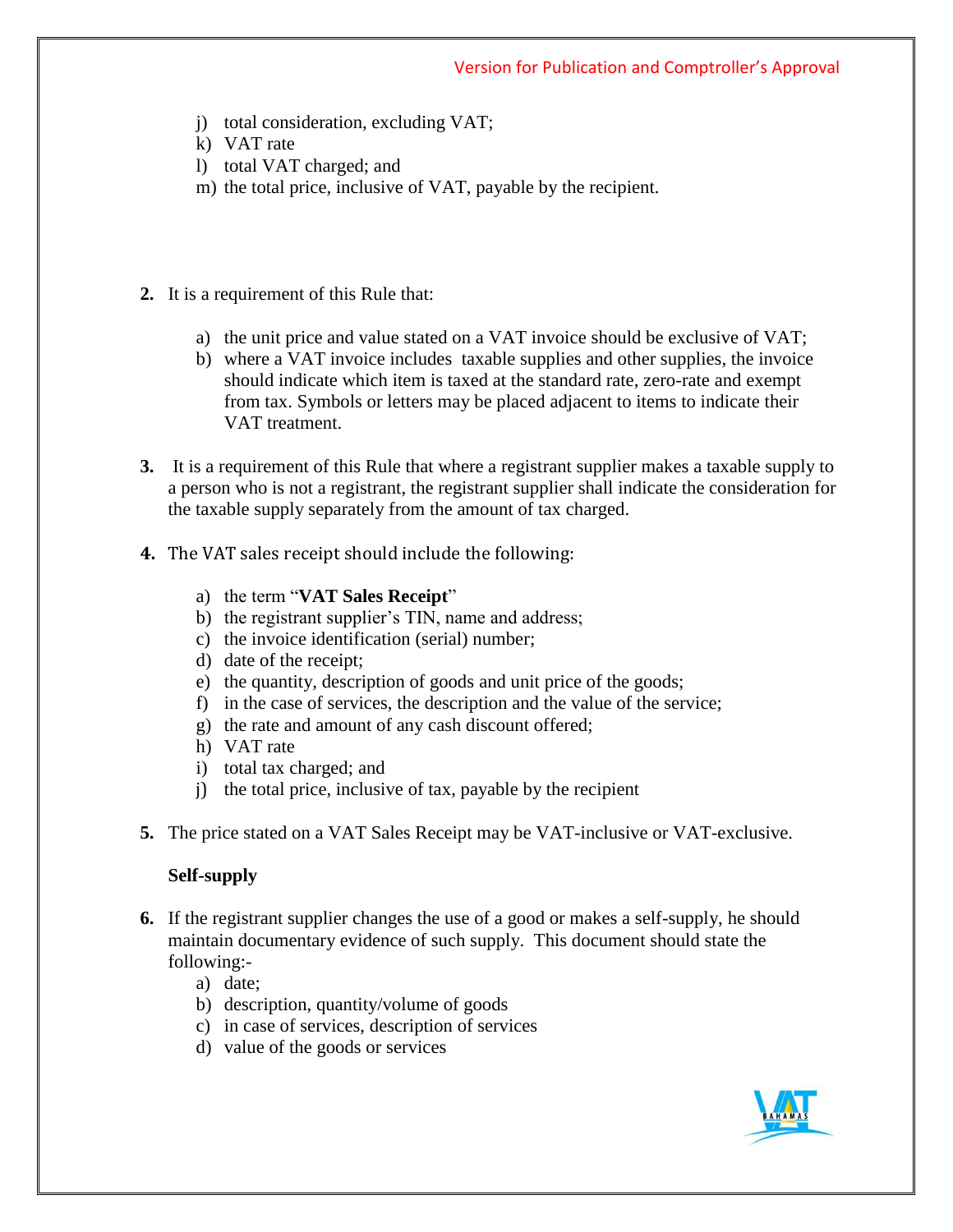e) amount of tax

## **Imported services – supplied by third parties**

- **7.** Recipients of imported services are required to maintain sufficient records to establish the correct value on which VAT should be charged. The following information is required:
	- a) the name and address of the supplier;
	- b) the TIN, name and address of the recipient;
	- c) the date on which, or the period during which, the supply was received;
	- d) a description of the services supplied;
	- e) the consideration, exclusive of tax, for the supply, and
	- f) the time by which payment of the consideration for the supply is due.

#### **Waivers to aspects of this Rule:**

- **8.** Financial Institutions shall modify the periodic statements in lieu of VAT Invoices as per this VAT Rule (See VAT Rule 2015-019)
- **9.** Gas stations may issue invoices or sales receipt on request for purchase of fuel only, but display notices at their establishments indicating that prices are VAT inclusive.
- **10.** Utility companies periodic billing statements issued by utility companies shall be acceptable as VAT Invoices provided
	- **a)** they include the TIN information of the recipient and issuer
	- **b)** the billing is exclusive of VAT.
	- **c)** the VAT amount is shown separately on the statement.
- **11.** Where "Tax" is stated on the Invoice or Sales Receipt instead of the word "VAT", it shall be understood that the word "Tax" means "VAT"
- **12.** Other business entities which may have difficulty complying with this VAT Rule, shall apply to the VAT Comptroller for a waiver of the particular aspect of this Rule. The application shall provide sufficient justification for the request of a waiver.
- **13.** No waivers shall be granted for the display of the VAT ("Tax") rate and the amount of VAT ("Tax") on the VAT Invoice/Sales Receipt, irrespective of what format is approved by the VAT Comptroller

## **F. The period for which this Rule applies**